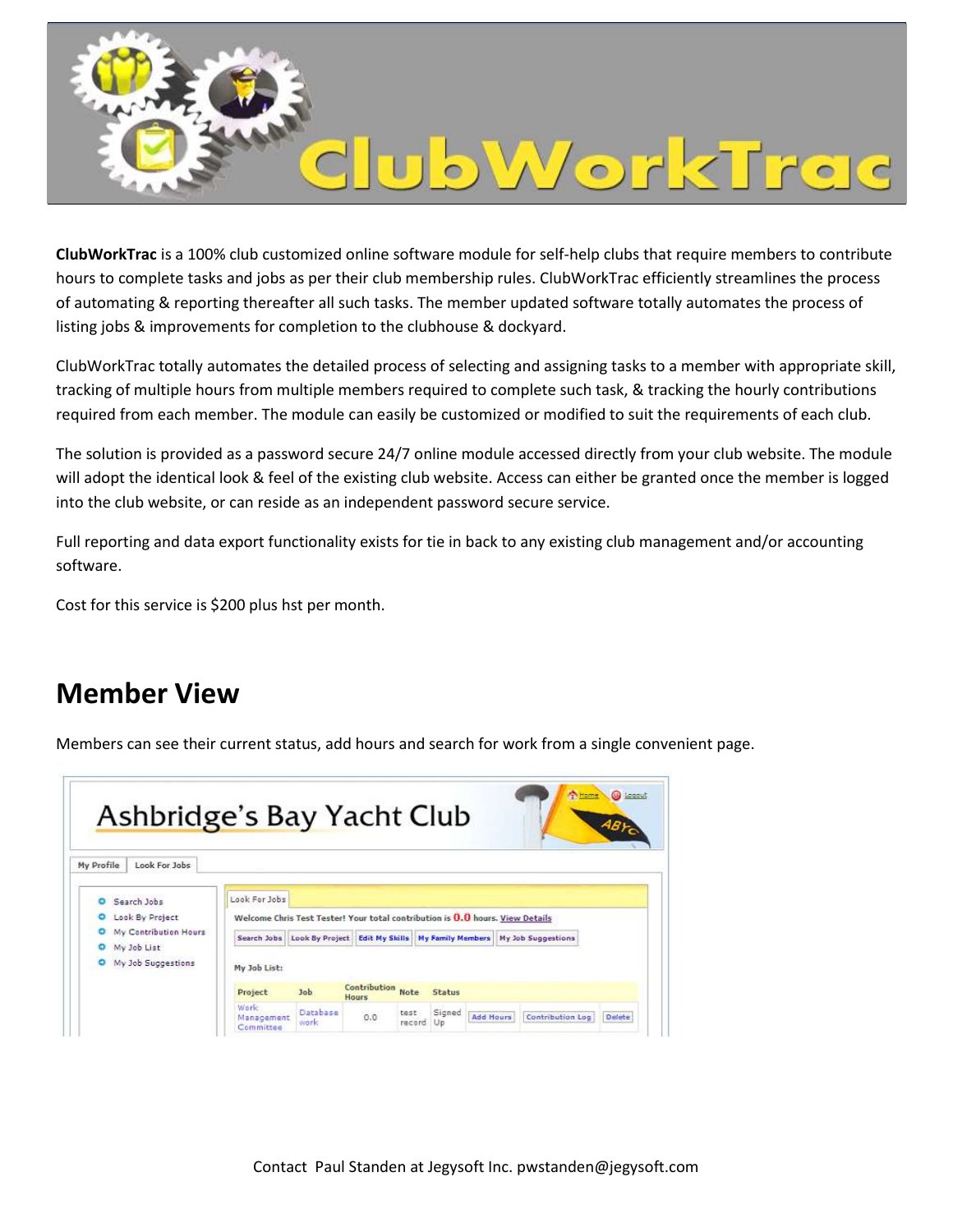

## **Search for Jobs**

Finding a job is easy with a wide variety of search criteria

|                                                                                                           | <b>Ashbridge's Bay Yacht Club</b><br>ABFO                                                                       |
|-----------------------------------------------------------------------------------------------------------|-----------------------------------------------------------------------------------------------------------------|
| Look For Jobs<br>My Profile                                                                               |                                                                                                                 |
| Search Jobs<br>$\circ$<br>Look By Project<br>$\circ$<br>My Contribution Hours<br>$\circ$<br>O My Job List | Search Jobs<br>Job Title Or Keywords                                                                            |
| O My Job Suggestions                                                                                      | Job Type<br>Select<br>۰<br><b>Job Location</b><br>Select<br>$\cdot$                                             |
|                                                                                                           | <b>Job Professional Skills</b><br>Select<br>$\sim$<br><b>Job Professional Skills Level</b><br>Select<br>$\cdot$ |

### **Sign Up**

Concise job details make deciding to signup easy



Contact Paul Standen at Jegysoft Inc. pwstanden@jegysoft.com